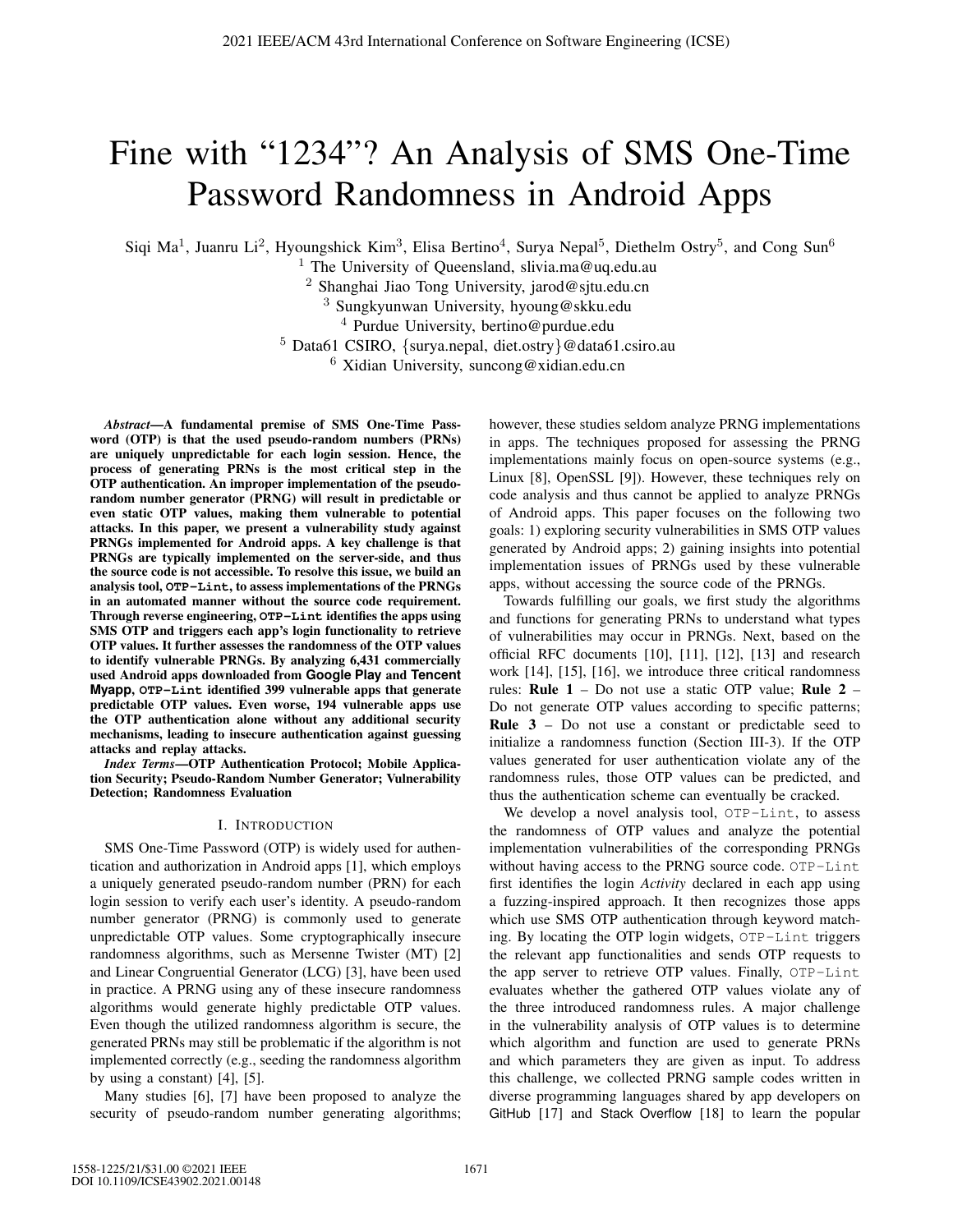approaches for implementing PRNGs.

We used OTP-Lint to analyze 6,431 real-world Android apps, downloaded from both Google Play and Tencent MyApp markets (1,000 from Google Play and 5,431 from Tencent MyApp). Out of these apps, OTP-Lint successfully detected that 2,022 apps implemented SMS OTP login, and 399 (19.7%) of these violated the defined randomness rules. Our results demonstrate that a significant number of Android apps would be at real risk of cyber-attacks exploiting such OTP login functions.

We believe that OTP-Lint would help service providers and users test whether the OTP authentication in Android apps is securely implemented and highlight potential security issues without accessing PRNG source code. Our main contributions are as follows:

- Through an examination of the official RFC documents and research works, we provide insights into potential implementation issues in vulnerable PRNGs and propose three types of randomness rules that must be followed for implementing secure PRNGs.
- To the best of our knowledge, this is the first randomness study of OTP values generated by PRNGs used in Android apps. Without knowing the detailed implementations of PRNGs, we infer the potential vulnerabilities that might exist in the PRNGs through OTP value analysis.
- We build a novel analysis tool, OTP-Lint. By triggering OTP authentication in apps, OTP-Lint simulates the most common vulnerable PRNG implementations for OTP randomness analysis and checks whether the generated OTP values are vulnerable.
- We used OTP-Lint to analyze 6,431 Android apps and detected 399 apps that produce predictable OTP values. Interestingly, 194 vulnerable apps use the OTP authentication alone without any additional security mechanisms, leading to insecure authentication against guessing attacks and replay attacks.

## II. ANALYSIS OF RANDOMNESS WEAKNESSES

We discuss the widely used randomness algorithms and present the randomness functions in programming languages that can be used for Android apps.

## *A. Randomness Algorithms*

Linear Congruential Generator (LCG). LCG is one of the most popularly used algorithms that generate a sequence of pseudo-random numbers (PRNs), using a discontinuous linear equation. LCG is defined by the recurrence relation  $S_{n+1} = a \times S_n + C \mod m$ . Starting with a seed, LCG repeatedly applies the recurrence relation to generate the subsequent PRNs. Such an algorithm is not cryptographically secure [19]. If a sufficient number of PRNs are gathered, an attacker can predict subsequent values.

Lagged Fibonacci generator (LFib). LFib is an improvement of the "standard" LCG, where PRNs are derived as a generalization of the Fibonacci sequence. Such a sequence is generated according to the recurrence relation  $S_k = S_{n-j} \otimes S_{n-p}$ 

mod  $m (0 < j < p)$  [14], where ⊗ is any binary function such as addition, subtraction, multiplication, or even the bitwise XOR. LFib thus requires an initial sequence and two seeds to begin. However, such algorithms using two seeds can be vulnerable to birthday attacks [3]. Alternatively, therefore, three seeds are recommended to be used according to the expression  $S_k = S_{n-q} \otimes S_{n-j} \otimes S_{n-p} \mod m \ (0 < q < j < p).$  In addition, the initial sequence of LFib should contain at least one odd number; otherwise, the generated PRNs would be all even. However, even if these issues are addressed, LFib is still not cryptographically secure because it is represented as a linear recursion.

Mersenne Twister (MT). MT [6] is another popular algorithm. MT does not use any arithmetic operations (i.e.,  $+$ ,  $\times$ , −, ÷) but is based on a group of permutation and tempering operations with shifts ( $<<$  and  $>>$ ), AND ( $\&$ ), OR (||), and  $XOR(\oplus)$ . Since MT is based on a linear recursion, it is not cryptographically secure [2]. One can determine the internal state of the algorithm once a sufficiently long sub-sequence of outputs is observed. The most common implementation of MT is MT19937, in which only 624 distinct outputs can be used to derive all the internal state variables of the PRNG [20].

Well Equidistributed Long-period Linear (WELL). Similar to the MT algorithm, WELL is also a form of linear feedback shift register using simple bitwise operations. A seed value is required to start the generation process. With only a slightly higher time cost, WELL obtains better equidistribution than MT [15]. WELL512, with a state size of 512 bits, is a widely used version. Its generated outputs are only selected within the restricted state instead of unbounded dynamic memory allocation. The period length of the generated PRNs is approximately  $2^{512}$ . At first glance, the use of WELL512 is sufficiently secure for OTP generation. However, when the same seed is used, WELL512 also becomes vulnerable [21].

## *B. Randomness Functions*

Most programming languages provide the functions for generating PRNs by default. Instead of analyzing all of them, we only consider the most common ones  $-C/C_{++}$ , Python, PHP, Java, and JavaScript [22]. We introduce the randomness functions that are frequently used to generate PRNs and discuss each function's security issues.

*1) C/C++:* Many PRNG functions are provided in the C library. Two primary functions are listed below.

rand(): This function is a C standard built-in generator. To ensure that the sequence of PRNs is unpredictable,  $s$  r and  $(·)$ is called to initialize the PRNG with a seed value beforehand. The algorithm of rand() is adapted from the BASIC PRNG algorithm, and simple operations such as arithmetic (e.g.,  $\times$ ) and bitwise operations (e.g.,  $\&$ ) are involved. If a static seed is used, the rand() generates the same stream of PRNs. Hence, in order to produce an unpredictable sequence of PRNs, the initialization should not be a constant value, but a pseudorandom value instead. Nonetheless, rand() uses the LCG algorithm without adding any entropy to the generator, which is not cryptographically secure. Although the LCG parameters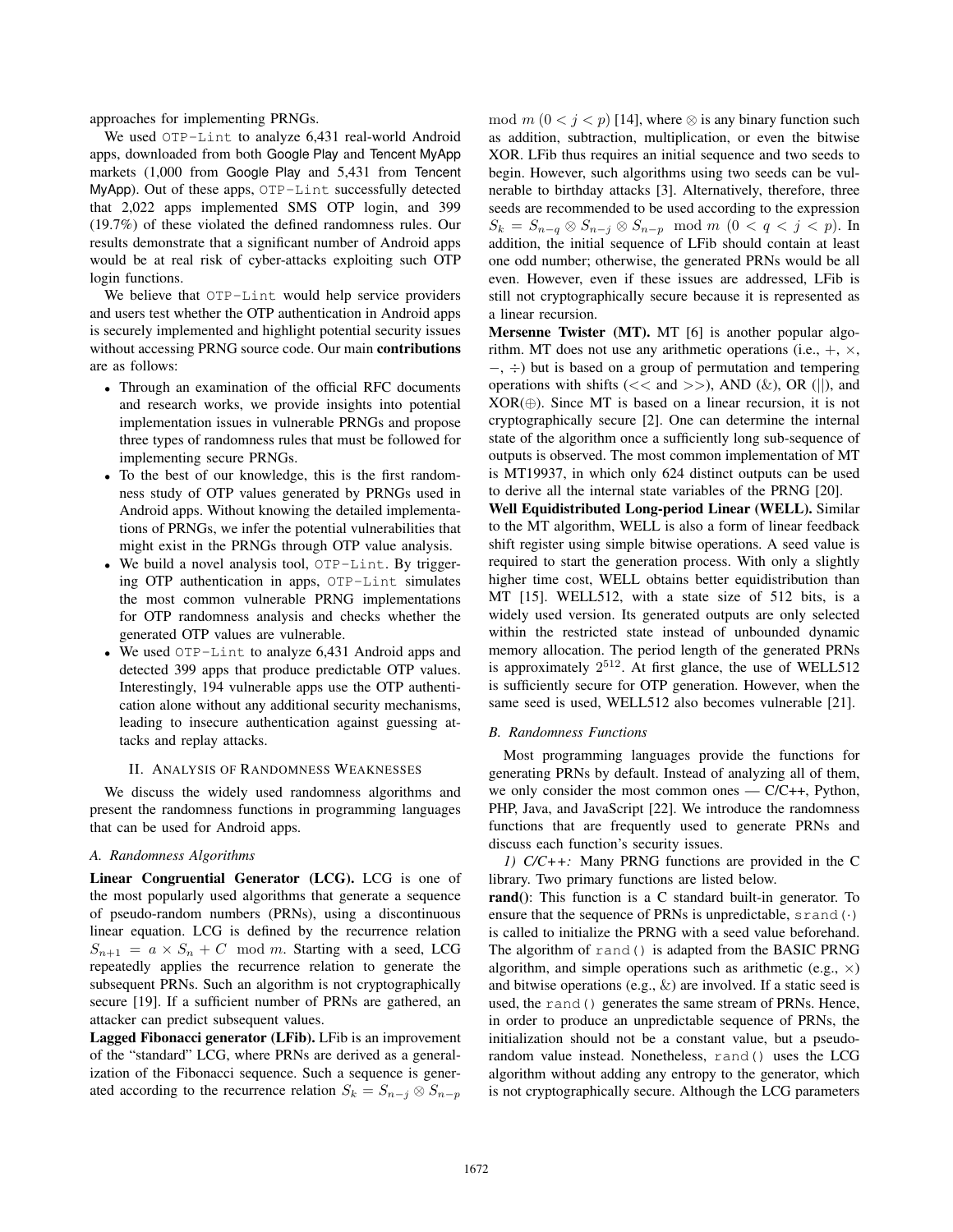are unknown, the attacker can easily identify the parameters when consecutive outputs are collected.

rand  $s()$ : This is a secure alternative for rand(). It generates cryptographically secure PRNs depending on the operating system. It is not affected by the seed produced by srand(); it also does not affect the pseudo-random number sequence used by rand(). It is essential to mention that this function only works on Windows XP and its later versions.

*2) Python:* Python uses the MT algorithm as the core generator and leverages the standard MT implementation (i.e., MT19937). Hence, the randomness functions in Python are unsuitable for cryptographic purposes.

random.randrange(start, stop): This function generates a pseudo-random integer within a range of [start, stop]. By default, start is defined as zero.

numpy.random.rand $(d_0, d_1, \ldots, d_n)$ : This function takes as input the dimensions of the array to be created. It then creates the array and fills it with PRNs from a uniform distribution over [0, 1).

*3) PHP:* PHP is the most popular programming language for server-side scripting. Three main functions are discussed. lcg value(): This function is used in numerous places within the Zend engine code as an internal function. This function leverages two LCGs to get better quality PRNs. A default seeding algorithm uses time and process id inputs to calculate a value to seed both LCGs. The function implementation is proved to be cryptographically insecure as one can determine the generated values by only using consecutive outputs [2].

rand(min, max): This function generates a pseudo-random integer. By default, it falls back to rand() supported by C with the range [min, max] is  $[0, 2^{31} - 1]$ . The implementation of this PRNG generates a default seed by taking the current timestamp and the value generated by lcg\_value() as input. Alternatively, users can call  $s$ rand $(·)$  to set the seed externally. When a constant or predictable seed is chosen, this PRNG becomes insecure.

mt rand(): This function is implemented using the MT algorithm. By implementing MT19937, namely, the standard implementation of MT, this function is not cryptographically secure because the algorithm's internal states can be observed when 624 successive outputs are gathered.

*4) Java:* There are three primary functions for PRNG implementations in the Java development kit (JDK).

random(): This function is included in the class java.util.Random for generating a stream of PRNs with positive signs and restricted within [0.0, 1.0]. This function is created based on Knuth's subtractive algorithm [23], that is, an internal PRNs repeated cycle length is fixed. In addition, this class utilizes LCG with a 48-bit static seed. Without any entropy added to the generator, this function is not cryptographically secure because two pseudo-random sequences created by the same seed are the same. When the PRNG is unknown, the PRNG parameters can be calculated when  $2^{32}$  consecutive outputs are known.

**Math.random**(): This function is included in the  $j$ ava.util package. Without giving any seed, a java.util.Random object is created when Math.random() is called; hence the PRNs generated by Math.random() depend on random(). It is also cryptographically insecure.

SecureRandom(): This function is included in the Java class java.security.SecureRandom to produce secure PRNs. By using SHA-1 as part of the random algorithm, the generated PRNs are hashed; hence SecureRandom() provides a strong PRNG implementation to ensure a nondeterministic output.

In Java, it is thus critical to use the randomness function SecureRandom in java.security.SecureRandom class instead of using random() or Math.Random() to generate PRNs for security reasons.

*5) JavaScript.:* JavaScript also provides Math.Random(), which is insecurely implemented in the same manner as Java. However, several cryptographically secure randomness functions are also supported. A web cryptographic function window.crypto.getRandomValues with a high entropy seed is recommended. Furthermore, a secure crypto library  $(SJCL)^1$  is also provided.

# III. RANDOMNESS RULES FOR ONE-TIME PASSWORD

While weaknesses and recommended implementations of the randomness algorithms and functions are precisely described, we are curious whether the PRNGs implemented by developers achieve the expected security level. Therefore, we introduce three generic types of randomness rules for OTP. The sequence of the gathered OTP values that violate any of these rules indicates that the OPT values can be predicted with a significant probability. Note that we assume the network channel is secure when OTP values are transmitted.

*1) Rule 1. Do not use a static OTP value [5]:* It forbids using a static value for all login sessions of different accounts, which violates the requirement of OTP randomness. Consequently, the security of the OTP authentication scheme is not guaranteed once the OTP value is exposed to attackers.

Threat. When a static OTP value is used, the OTP authentication is vulnerable to replay attacks. If the length of the OTP value is insufficient [12], the OTP is guessable through brute force attacks.

*2) Rule 2. Do not generate OTP values according to specific patterns [12] [13]:* OTP values should be unpredictable. However, some real-world randomness functions generate OTP values in specific patterns, which can be statistically observed. We discuss the three sub-rules below.

*Rule 2-1. Do not generate a repeated sequence of OTP values:* It states that the PRNG should not generate PRNs with a fixed period length. Unsurprisingly, if OTP values are periodically repeated, attackers can easily predict the OTP values when the number of generated OTP values is larger than the period size. *Rule 2-2. Do not repeat each distinct OTP value* n *times:* It demonstrates that each OTP value should not be used repeatedly for the  $n$  consecutive login sessions.

<sup>1</sup>SJCL: https://crypto.stanford.edu/sjcl/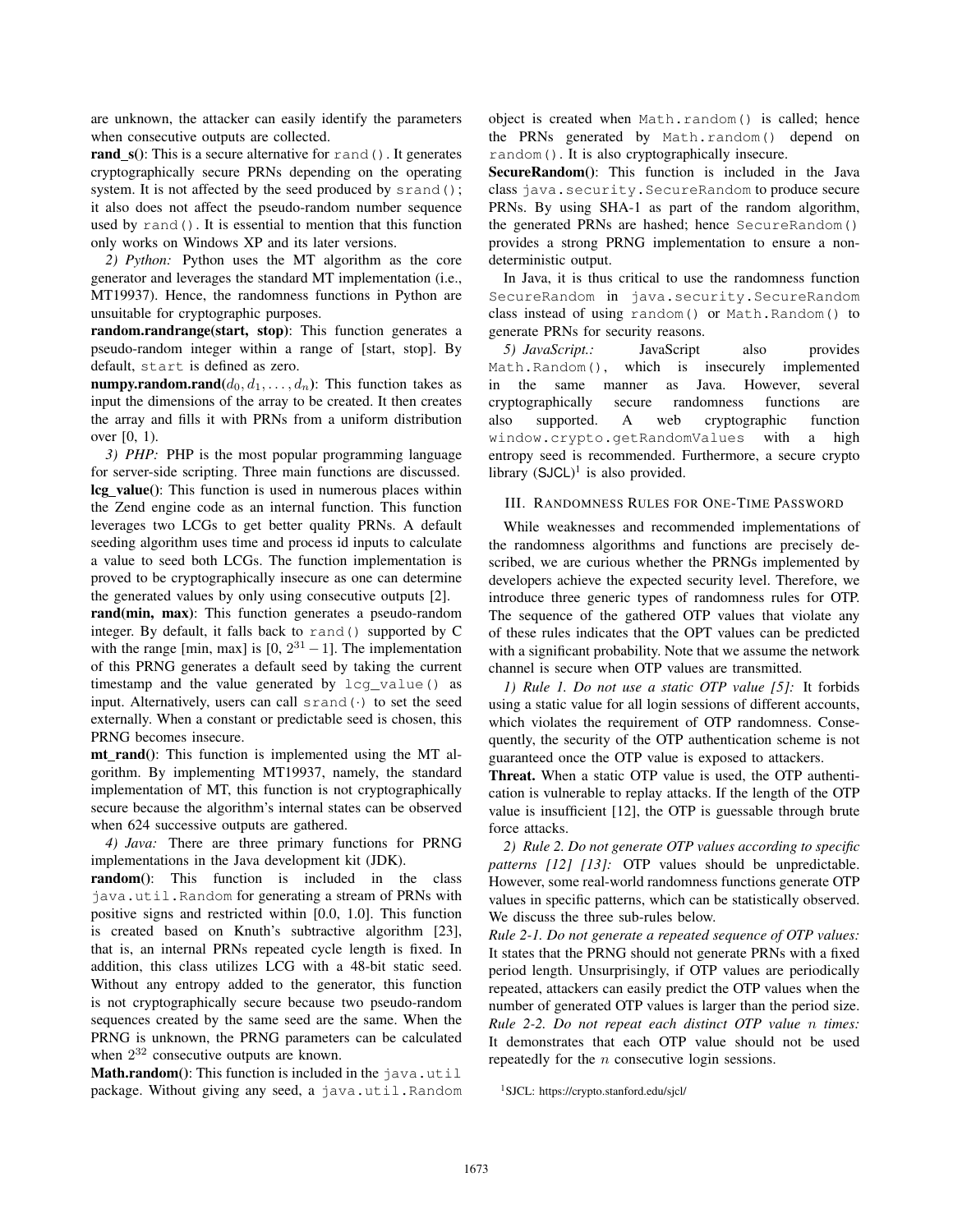*Rule 2-3. Do not generate OTP values with predictable binary representations:* It states that the PRNs should be pseudorandom in any format. Even though the generated OTP values in the decimal format seem unpredictable, they may have some specific patterns in the binary format. For example, the parity of OTP values has a specific pattern such as all evens or (*odd*, *even*, *odd*, *even*, . . .) parity. In such cases, the possible space of the possible OTP values can be reduced significantly. Threat. OTP authentication is vulnerable to replay attacks when the generation pattern of OTP values is exploited. The attacker first collects a certain number of the login communication packets. Without retrieving the plaintext of the OTP values, the attacker can send the corresponding packet to the server consistent with the generation pattern.

*3) Rule 3. Do not use a constant or predictable seed to initialize a randomness function [24]:* It states that the randomness functions should not be seeded with a constant or predictable seed. When the seed is a constant value, the attacker can duplicate the sequence of PRNs when the seed is guessed. For example, when using srand(1) to seed rand(), rand() always outputs the same sequence because the initialization status is determined. Note, when a dynamically changed seed is used for the randomness function, the OTP authentication can still be insecure if the seed is predictable (e.g., use of a timestamp) [25].

Threat. When a randomness function (e.g., rand()) is seeded by a constant or a predictable value, the attacker can test the possible seeds through brute force attacks and infer the following OTP values.

#### IV. CHALLENGES

Three challenges need to be addressed while analyzing the real-world apps to identify the implementations violating the randomness rules introduced in Section III-3.

Challenge 1: How can we determine the selected randomness algorithm and the PRNG implementation resided on the server-side? App developers typically select a particular randomness algorithm to generate OTP values. However, general program analysis techniques such as program slicing [26] cannot be used here. We cannot access the OTP generation implementation because it resides on the server-side. Diverse PRNG implementation options (written in many different programming languages) make it harder to decide which PRNG is specifically used for the OTP functionality.

Challenge 2: How many OTP values should be gathered to infer potential patterns in an OTP sequence? A large number of OTP values are needed to determine whether any pattern exists in the OTP sequence. Therefore, multiple login attempts should be made. However, it is time-consuming or often not allowed to gather a massive number of OTP values through login attempts. Therefore, we need to minimize the number of login attempts as much as possible.

Challenge 3: How can we collect OTP values for our experiments without affecting the OTP server? We can perform the login process repeatedly to collect a sufficient number of OTP values. However, sending a large number

of login requests can interfere with the OTP server's normal operations. More worryingly, it can raise ethical issues.

To address these challenges, we propose three approaches: 1) We analyze the existing PRNG implementations written in diverse programming languages and then abstract the common implementations in Android apps. 2) Based on the analysis of existing PRNG implementations, we obtain vulnerable codes in each code snippet. If a predictable pattern is found, we then determine how many OTP values are sufficient to infer the following PRNs. 3) We set a maximum number of login attempts for collecting OTP values because we need to stop the OTP data collection process when we fail to identify a specific pattern from a sequence of OTP values. Moreover, since some apps limit the number of login attempts per day (e.g., 20 per day), it would be time-consuming to collect the number of OTP values larger than such a maximum number of login attempts. Therefore, we empirically set the maximum login attempts as 1,000 by considering both practicality and efficiency.

# V. OVERVIEW OF OTP-LINT

To investigate the randomness of OTP values, we build OTP-Lint to collect a sufficient number of OTP values from a given Android app using the SMS OTP authentication. OTP-Lint then checks whether randomness rules listed in Section III-3 are violated. Figure 1 shows the workflow of OTP-Lint, which includes three components: *Authentication Locator*, *Request Processor*, and *Vulnerability Detector*.



#### *A. Authentication Locator*

In order to trigger login requests for OTP collection, OTP-Lint first identifies whether there are any login *Activities* implemented in apps. The variety of login *Activities*, which are named differently, makes it challenging to identify login *Activities* by simply using keywords matching [27] [5]. The customized functions are generally declared by using abbreviations and informal terms (e.g., AccountAct, AuthAccount), which are difficult to recognize.

For two functions using similar keywords, these functions' semantics might be different if the order of these keywords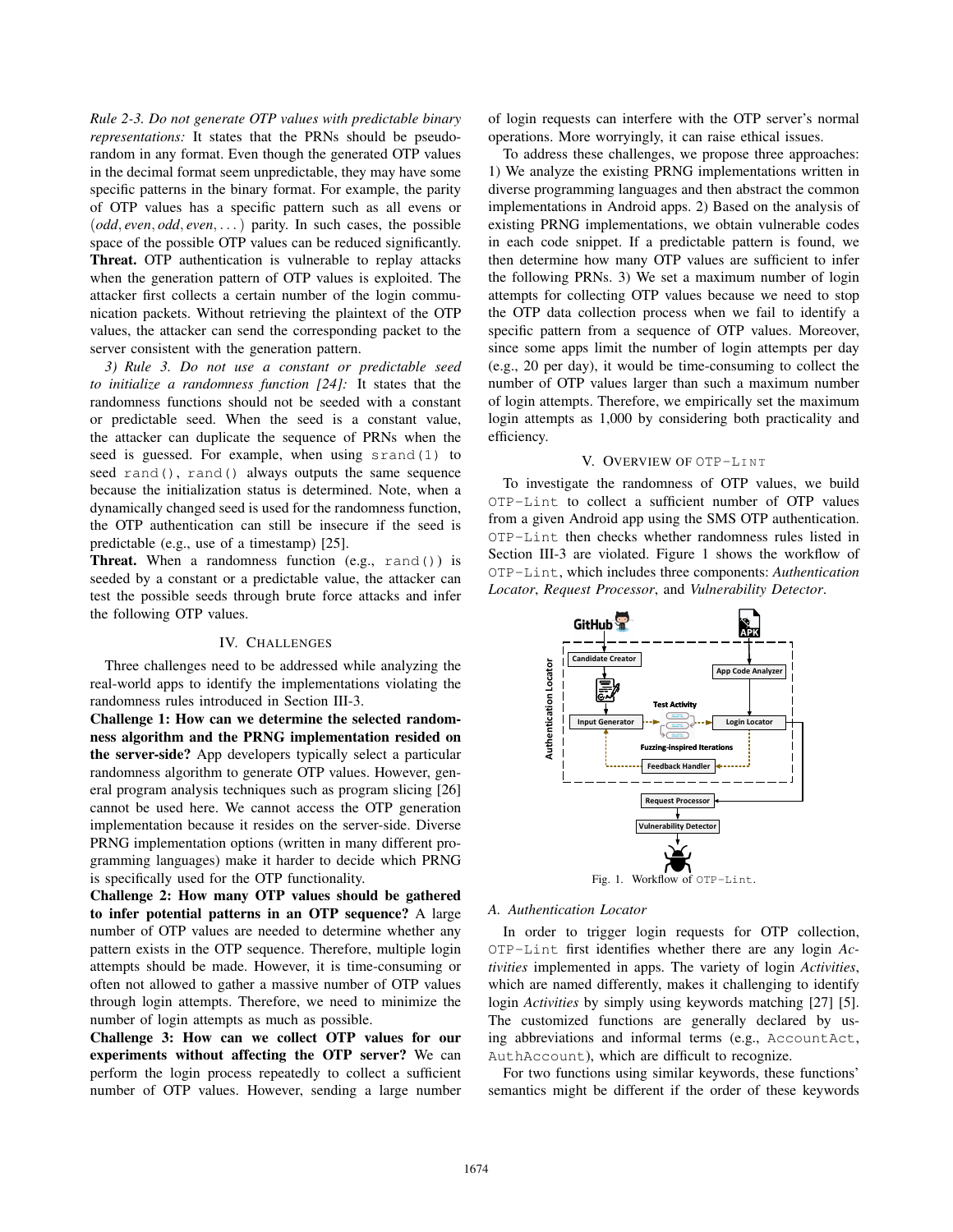in the two names is different. As an example consider the functions SMSLoginAct and LoginSMS. They have different semantics although both of them utilize the keywords SMS and login. The SMSLoginAct function represents a SMS login *Activity*, whereas function LoginSMS requires the OTP value for identity verification. Therefore, only matching the keywords makes the *Activities* identification inaccurate.

In order to achieve an accurate login *Activity* identification, OTP-Lint applies a fuzzing-inspired approach. Fuzzing [28] is an automatic test generation and execution to find security vulnerabilities. We aim to combine fuzzing with program analysis to address the issues of inconsistent function naming and ambiguous function semantics. Instead of matching keywords, OTP-Lint relies on code dependencies to understand the purpose of each function. In particular, it creates a test Activity consisting of dependencies to locate login *Activities*. According to the previous test executions' feedback, OTP-Lint dynamically optimizes the dependencies in the test Activity for the next round of *Activity* identification.

The authentication locator executes five steps: 1) a **candi**date creator generates candidate samples; 2) an app code analyzer analyzes the code of the target app and extracts dependencies; 3) an input generator creates a test Activity; 4) a login locator identifies login *Activities* from the realworld Android apps; and 5) a feedback handler optimizes the test Activity when the login *Activity* is not identified in an app. OTP-Lint executes steps 3–5 iteratively until the number of iterations exceeds a threshold, which indicates that there would likely be no login *Activity* implemented in the apps. Referring to the previous fuzzing approaches [29] [30], we set the iteration threshold as 1,000 by considering both effectiveness and efficiency.

*1) Candidate Creator:* Candidate samples are a group of sample codes used as references when OTP-Lint is creating the test *Activity* for further login *Activity* identification. However, it is difficult to determine whether a piece of code is relevant to user authentication. Hence, OTP-Lint obtains the authentication code from GitHub repositories.

Specifically, OTP-Lint first crawls all the repositories by searching for the keyword authentication and selects those whose read.md and the title contain the keyword. As login *Activities* in Android apps are typically written in Java and the invoked functions are Java methods, OTP-Lint initially takes as input the GitHub repositories for authentication [31]. As Android apps are generally written in Java, we only consider the repositories in Java. In total, 9,134 GitHub repositories were analyzed to construct a candidate list.

Instead of analyzing the entire project, OTP-Lint only extracts the code snippets that are relevant to authentication. Each candidate is represented according to the format of  $C =$  $(tx_1, tx_2, \ldots, tx_n)$ , where C is the authentication method name and  $(tx_1, tx_2, \ldots, tx_n)$  are the invoked functions. Two steps are proceeded to construct each candidate:

Step 1: Method Determination. To identify authentication code snippets, we follow the same natural language processing technique used by NLP-EYE [27]. First, we manually recog-

nize the login-related classes from the GitHub repositories to construct a reference set. Then we use all posts on Stack Overflow<sup>2</sup> (https://stackoverflow.com/) to generate a code corpus. Given each method name in a project, OTP-Lint compares it with the words in the reference set and uses the code corpus to measure the semantic similarity between the method name and the word in the reference set. If two words are regarded as similar, then the method is labeled as an authentication method.

Step 2: Dependency Construction. After identifying the authentication method, OTP-Lint derives the in-method and external-method correlations by conducting the intra- and inter-dependency analyses. To extract the in-method correlations, OTP-Lint constructs an intra-dependency graph to extract in-method correlations by exploring the invoked functions. Nodes in the intra-dependency graph and the interdependency graph are the invoked functions, and each directed edge represents a dependency from a caller function to a callee function. By creating the inter-dependency graph, OTP-Lint obtains the external-method correlations. It locates where the customized function is declared and constructs an intradependency graph for the customized function. Through the customized function, its intra-dependency graph is connected with the graph of the authentication method.

Since some Java functions that execute common behaviours (e.g., nextLine(), toString()) and exception handling functions (e.g., printStackTrace) might affect the detection precision, OTP-Lint further removes these redundant functions.

*2) App Code Analyzer:* OTP-Lint takes each Android app as input and proceeds two steps: *Decompilation* and *Dependency Construction*. First, OTP-Lint uses JEB Android decompiler [32] to decompile each app into Java source code. Similar to the candidate creator's dependency construction step, OTP-Lint constructs the intra- and inter-dependency graphs to extract the in-method and external-method correlations. Since we do not know which methods are relevant to authentication, OTP-Lint targets the entire app code to conduct the dependency analysis. Again, the redundant functions are excluded in the generated dependency graphs.

*3) Input Generator:* OTP-Lint creates a *test Activity* that can be adapted to search for the authentication login *Activity* in each app. Instead of manually defining the test Activity, which would be time-consuming and inaccurate, the input generator constructs and optimizes the test Activity by using a fuzzinginspired approach.

A test Activity consists of the functions that are commonly invoked for authentication login, represented according to the notation  $A = (fc_1, fc_2, \ldots, fc_x)$ , where A is a login Activity represented by a two-tuple (Name,  $ArgumentNames$ ) and  $(f c_1, f c_2, \ldots, f c_x)$  are a sequence of function names that must be invoked for authentication. OTP-Lint optimizes the test Activity used for the previous iteration to generate the

<sup>2</sup>Stack Overflow is the most popular web service to programmers for discussing technical issues, in the form of Question and Answers.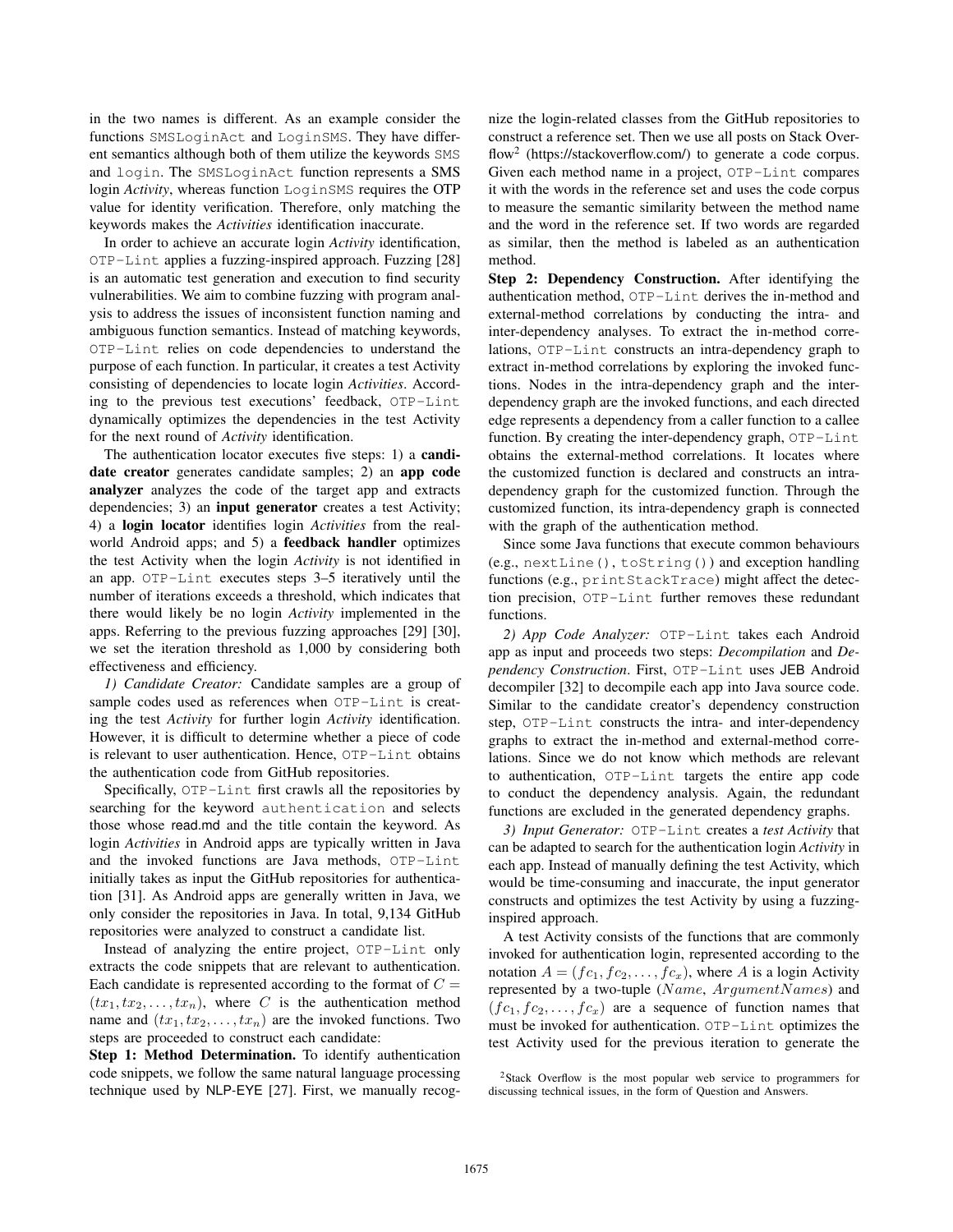next test Activity. It takes the following two steps. Note that OTP-Lint randomly selects a candidate from the candidate list as initial input for the input generator.

Step 1: Activity Selection. OTP-Lint reconstructs the test Activity A by referring to the candidate samples. By comparing  $A$  with the candidate samples,  $OP$ -Lint finds the candidate  $C_{sim}$  that is the most similar to A and then selects the functions in  $C_{sim}$  to replace the inappropriate functions in A. Such a reconstruction follows two principles:

- Candidate Selection Since every single word generally covers one functionality to ensure code readability [33], we assume that two methods with similar method names may fulfill the same functionality. Therefore, OTP-Lint pinpoints  $C_{sim}$  by extracting the longest common substring (LCS) [34]. Considering the length of the LCS as the similarity score between  $A$  and each candidate, OTP-Lint selects  $C_{sim}$  with the highest similarity score.
- Probability distribution Although A and  $C_{sim}$  are assumed to fulfill a similar functionality, the invoked functions in  $A$  and  $C_i$  might be different. Hence, OTP-Lint randomly selects only one function  $tx_j$  in  $C_i$  to replace the function in  $A$  at the same position during each iteration.

Step 2: Argument Creation. After selecting the functions in the test Activity selection, OTP-Lint fills in the required arguments for the test Activity. With the matched candidate  $C_i$ , OTP-Lint identifies the arguments that do not exist in A and then inserts the corresponding argument names.

*4) Login Locator:* Given the test Activity and the dependency graphs of each Android app, OTP-Lint locates the login *Activity* via *Activity Searching*. Since we only consider the *Activities* defined in each app, OTP-Lint selects the dependency graphs that illustrate the *Activities*. Each dependency graph will be compared against the test Activity to verify whether there is any dependency graph that contains a subgraph, which is isomorphic to the test Activity. A graph is considered relevant to the login *Activity* if a subgraph is identified; otherwise, OTP-Lint selects the next dependency graph.

When all the dependency graphs are analyzed, and none of them are defined as login *Activity*, OTP-Lint continues the following steps to optimize the test Activity. Alternatively, OTP-Lint reports the identified login *Activity* for further analysis.

*5) Feedback Handler:* To optimize the test Activity, OTP-Lint analyzes the similarity between the test Activity and each dependency graph. Since the test Activity is composed of functions named variously by different developers,  $OTP-Lint$  compares the test Activity  $A$  and the dependency graph  $G = (g_1, g_2, \dots, g_m)$  function by function.

OTP-Lint conducts a transformed pairwise comparison [35] to compare each  $fc$  in A with all  $g$  in  $G$ . It first computes the similarity score of two functions by using the length of LCS and then constructs a similarity set, which consists of the similarity scores of  $fc$ . While comparing  $fc_i$ 

and  $g_j$ , OTP-Lint only considers  $fc_i$  and  $g_j$  as similar if and only if the length of LCS is higher than a threshold  $LCS_{thresh}$ . Otherwise, OTP-Lint follows the dependency in G to compare  $fc_i$  with the rest functions, i.e.,  $[g_{i+1}, g_m]$ .

Among the similarity sets, OTP-Lint chooses the set with the highest total score and replaces the corresponding function with the lowest similarity score in the next iteration.

## *B. Request Processor*

After locating the login *Activity* in each app, OTP-Lint follows the steps used by AUTH-EYE to identify the app with the SMS OTP authentication scheme and then triggers the login request button to retrieve OTP values from the app server. Step 1: SMS OTP Location. For each SMS OTP authentication scheme, the specific widgets (i.e., EditText and Button) are required. Therefore, OTP-Lint identifies the SMS OTP authentication scheme by recognizing whether there exist relevant widgets. Since widgets used in apps are named typically, which is easier for users to recognize, OTP-Lint performs keyword matching directly to identify the necessary widgets. We created a keyword list containing the keywords such as "sms" and "mobilephone". To extract the widget information (i.e., type, text, orientation, and layout), OTP-Lint utilizes UI Automator to parse the XML layout files. Then it matches the keywords with the text in the field of android:text to identify an SMS OTP login. As a result, a list of apps that implement SMS OTP authentication is retrieved.

Step 2: OTP Extraction. In order to send OTP requests automatically,  $\text{OPT-Link}$  executes Monkey<sup>3</sup> to fill in the mobile phone number and trigger the button to start a login attempt. However, Monkey only generates pseudo-random streams of user events without locating where the corresponding widgets are. In terms of the collected widget information (e.g., layout, type), OTP-Lint uses UI/Application Exerciser to locate EditText and Button and calls the dispatchString method to enter a valid phone number. Because the Android phone involved in the experiment is rooted, OTP-Lint obtains the returned SMS messages from the dataset /data/data/android.providers.telephony/ databases/mmssms.db. Finally, it parses the SMS messages to extract the OTP values.

### *C. Vulnerability Detector*

OTP-Lint evaluates whether randomness of OTP values produced by real-world Android apps violates the randomness rules summarized in Section III-3. We set the waiting time interval between two login requests to one minute.

*1) Rule 1: Do not use a static OTP value:* To identify whether a static OTP value is used, OTP-Lint first requests five OTP values and checks whether they are the same. If so, OTP-Lint then requests 15 OTP values to check whether the value changed<sup>4</sup>. OTP-Lint labels an app generating

<sup>&</sup>lt;sup>3</sup>UI/Application Exerciser Monkey: It acts as a stress test on the developed app, downloaded from https://developer.android.com/studio/test/monkey

<sup>&</sup>lt;sup>4</sup>In many apps, the maximum number of login attempts allowed per day is 20.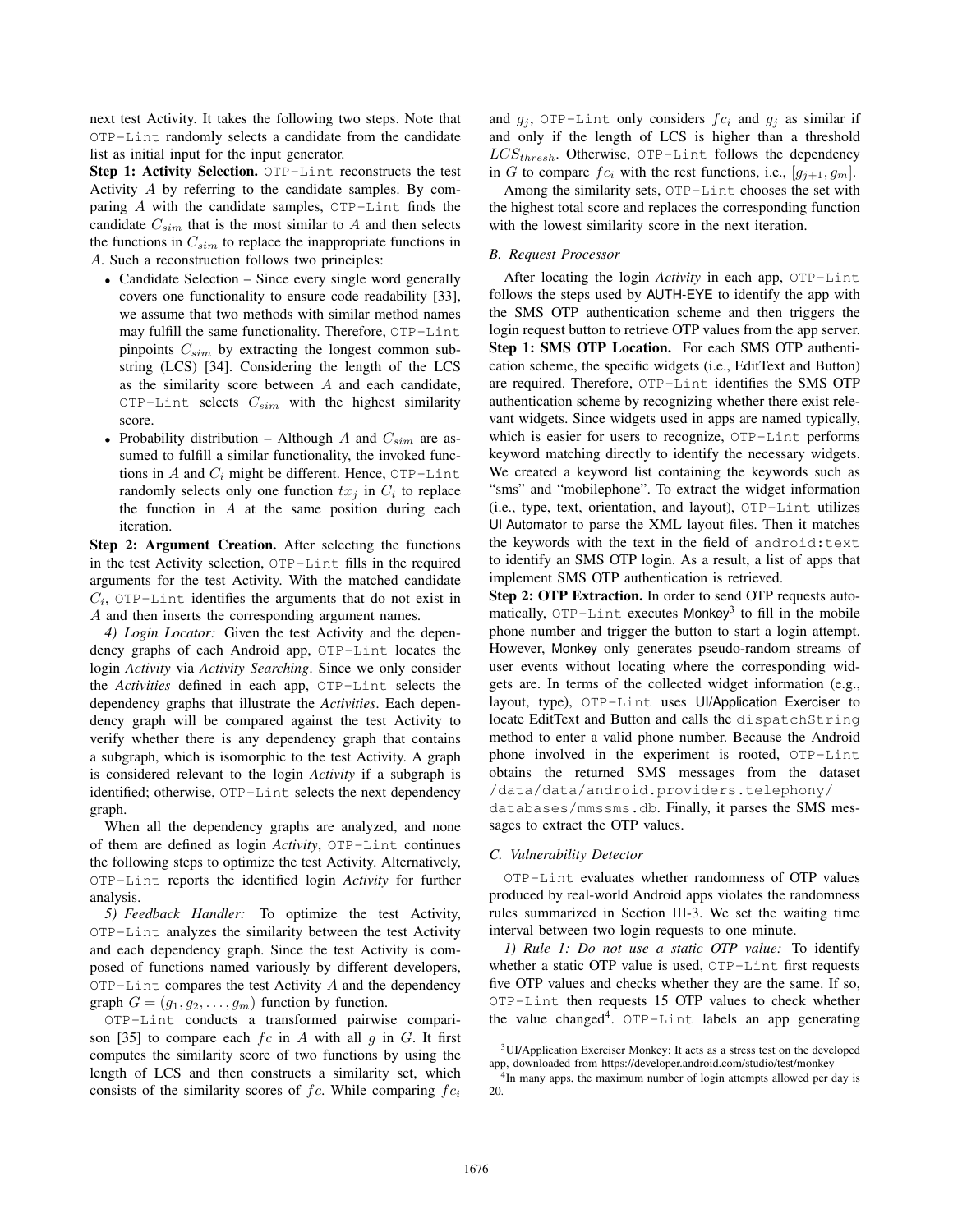static OTP values when the 20 OTP values are the same. When an app renews the OTP value within the 20 times of login requests, such a vulnerable situation is discussed in Rule 2-2. In this paper, we only retrieve OTP values without consuming them. However, we observed that some apps would only generate a new OTP value when the previous value is consumed. Such a scheme is also insecure because attackers have time to launch attacks before the OTP value is consumed.

*2) Rule 2: Do not generate OTP values according to specific patterns:* Without the knowledge about the PRNG implementation on the server-side, we downloaded the sample codes of the PRNG implementations shared on GitHub [17] and Stack Overflow [18] as references. Then we identify a range of implementations that violate the randomness rules.

Rule 2-1: Do not generate a repeated sequence of OTP values. Referring to the PRNG functions introduced in Section II, we select the vulnerable implementations and identify the fixed repeat length of the PRNG. According to the sequence length, OTP-Lint sends a sufficient number of login requests to check whether the OTP values are repeated after a certain number of values are generated. In particular, when a PRNG only generates  $N$  distinct PRNs (i.e., the fixed repeat length of the PRNG is N), OTP-Lint sends  $2 \times N$  OTP requests and then compares the sequences  $\{1_{st}, 2_{nd}, \ldots, N_{th}\}$  and  $\{(N+1)<sub>th</sub>, (N+2)<sub>th</sub>, \ldots, 2 \times N<sub>th</sub>\}.$  If two sequences are identical, OTP-Lint labels the PRNG as insecure.

Rule 2-2: Do not repeat each distinct OTP value  $n$  times. OTP-Lint examines generated OTP values to determine whether an OTP value is repeated consecutively (i.e., for  $n$ consecutively login sessions, where  $n = 2, 3, \dots$ ). The PRNG is labeled as insecure when an OTP value is repeated  $n$  times. Rule 2-3: Do not generate OTP values with predictable binary representations. Some OTP values seem to be pseudorandom in their decimal formats. While analyzing the sample code, we found that some developers create their PRNGs using shift operations instead of invoking the corresponding APIs. Thus, OTP-Lint converts the decimal format into the binary format to check whether there is any pattern in generated PRNs.

Since various shift operations can be utilized, it is challenging to determine generally about what operations are carried out. We only focus on the simple shift operations (i.e., in clockwise/anticlockwise). First, OTP-Lint obtains an OTP value and transforms the value into its binary format. According to the number of digits included in the binary value, OTP-Lint requests the corresponding number of OTP values and retrieves their binary values. By comparing the  $i^{th}$  and the  $(i+1)$ <sup>th</sup> values, OTP-Lint identifies whether the i<sup>th</sup> value can be transformed to the  $(i+1)^{th}$  value through digit shifting (either forward or backward). Additionally, we also observed that the digits in some sequences do not shift iteratively, but a new digit ("1" or "0") is inserted at the end of the sequence. Therefore, OTP-Lint only analyzes how the digits of the first binary value shift instead of considering the newly inserted digits. If a shift operation is recognized, the PRNG is labeled as insecure.

For the OTP sequences whose vulnerable patterns are not identified, OTP-Lint checks the last digit of each OTP value. If the last digit is '0', OTP-Lint labels it as odd; otherwise, it labels it as even. To determine whether a stream of pseudorandom values is parity-guessable, we send the login requests 20 times. If the received 20 OTP values appear by following a specific parity pattern, OTP-Lint labels the PRNG as insecure.

*3) Rule 3: Do not use a constant or predictable seed to initialize a randomness function:* Because the same stream of PRNs can be generated when a static value is used as the seed of PRNGs, we manually inspect the PRNG sample code to learn what static values are frequently used. As a result, the rand() functions in C/C++ and PHP are commonly seeded by  $s$  rand(1); thus we simulate the PRNG by using srand(1). First, OTP-Lint sends 1,000 login requests to retrieve 1,000 OTP values by considering both ethnic and efficiency issues (refer to Section IV). It then analyzes the length of the OTP values and executes the PRNG simulation to generate 50 PRNs in the same length. If the sequence of the PRNs is a subsequence of the OTP sequence, OTP-Lint labels the app PRNG as insecure.

Apart from that, we found that many posts recommend developers to seed randomness functions by using a timestamp  $(i.e., grand(time(0)))$ . Therefore, we create a PRNG simulation by using a flexible seed. To ensure that the same timestamp is used for the simulated PRNG and the PRNG in an app, OTP-Lint executes the simulated PRNG and simultaneously sends the login requests. Then it determines whether the values generated by the simulated PRNG and the app PRNG are the same.

## VI. EVALUATION

Our evaluation has two goals. The first is to conduct a large scale randomness analysis on OTP values. The second is to inspect the analysis result manually to understand the detail implementations of these vulnerable PRNGs.

# *A. Dataset*

We downloaded 6,431 top list apps from both GooglePlay and Tencent MyApp market (1,000 from Google Play and 5,431 from Tencent MyApp)<sup>5</sup>. When an app is existed in both app stores, we assumed the implementations of the both apps are the same and removed the one from the Tencent MyApp dataset. The apps are selected from 21 categories<sup>6</sup> and the 300 top listed apps in each category are obtained.

# *B. OTP Login Activity*

OTP-Lint successfully analyzed 4,015 out of 6,431 apps. The failed cases are discussed in detail in Section VI-E. Through the fuzzing-inspired approach, OTP-Lint

<sup>&</sup>lt;sup>5</sup>We found that the apps published on GooglePlay barely use OTP authentication; thus we focus more on the Tencent MyApp market.

<sup>6</sup>Categories: Communication, Education, Health & Fitness, Medical, Books & Reference, Photography, Productivity, Video Players & Editors, Travel & Local, Map & Navigation, Entertainment, Lifestyle, Shopping, Tool, News & Magazine, Personalization, Productivity, Social, Beauty, Finance, Music & Audio, and Parenting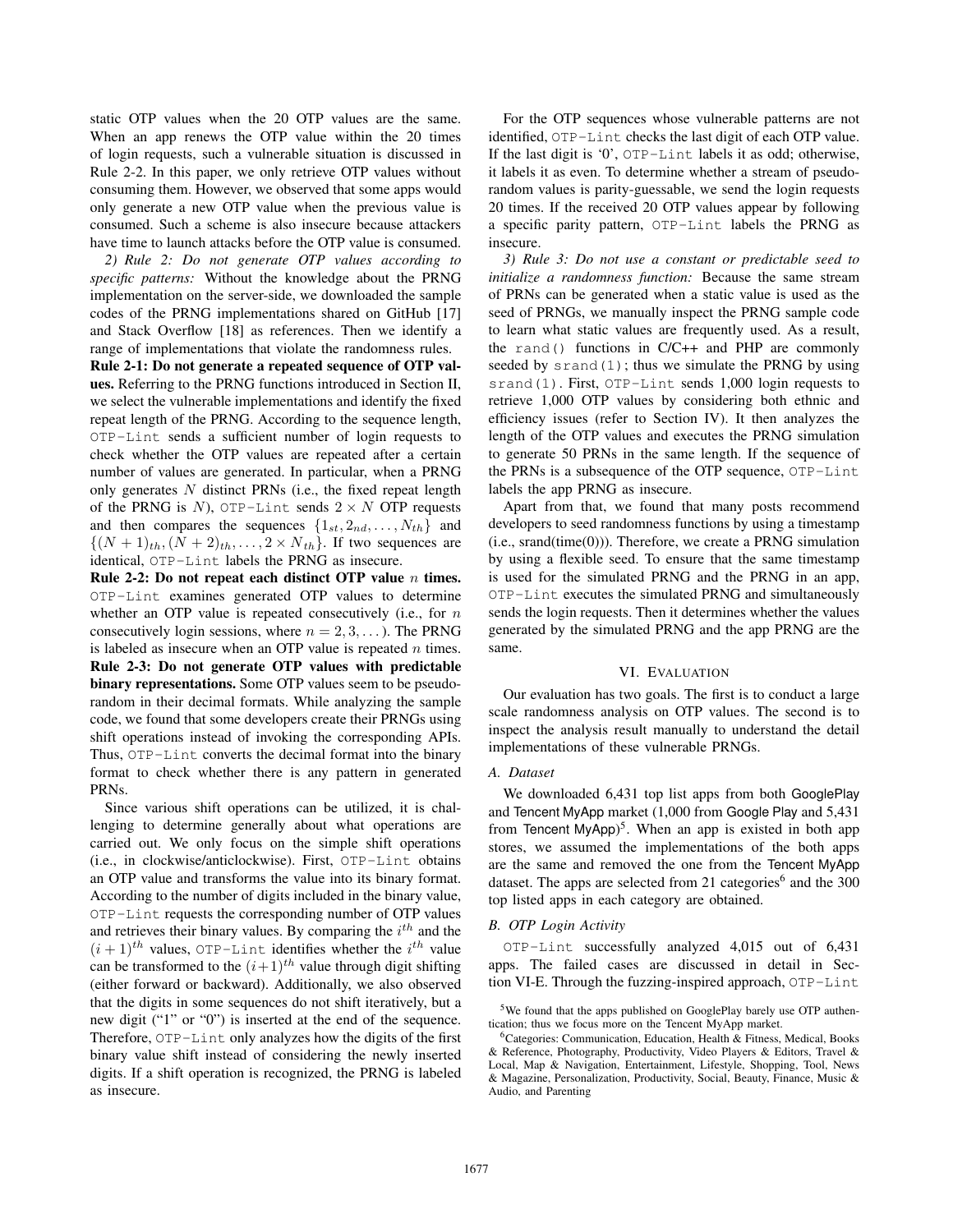found 3,657 apps with login *Activities*. Among these apps, OTP-Lint further identified 2,022 (55.29%) apps with SMS OTP authentication; thus, the following experiments were conducted on these 2,022 apps.

By manually inspecting the apps with SMS OTP authentication, we found that only 214 were from GooglePlay, and all of them utilize two-factor authentication (i.e., using both password-based authentication and OTP authentication). The rest 1,808 apps are from Tencent MyApp; of these apps 1,068 (59.1%) implement two-factor authentication, and 740 (40.9%) only use a single OTP authentication scheme. Since we only analyzed the randomness of OTP values, the parts related to password authentication, i.e., username and password, were filled in manually. OTP-Lint then only executed the OTP login procedure. For the experiments, we registered an account manually in advance for the each tested app.

## *C. Results*

We report the randomness analysis result in Table I. In total, 399 (19.7%) apps out of the 2,022 apps exhibit of violating the randomness rules we have introduced.

| <b>TABLE I</b><br>VIOLATIONS OF RANDOMNESS RULES. |            |                                  |  |  |  |
|---------------------------------------------------|------------|----------------------------------|--|--|--|
| <b>Violated Rules</b>                             |            | # of Apps                        |  |  |  |
| Rule 1                                            |            | 41                               |  |  |  |
| Rule 2                                            | Rule 2-1   | 162                              |  |  |  |
|                                                   | Rule $2-2$ | 67                               |  |  |  |
|                                                   | Rule $2-3$ | 125                              |  |  |  |
|                                                   | Total      | 354                              |  |  |  |
| Rule 3                                            |            |                                  |  |  |  |
| Total                                             |            | 399 (out of $2,\overline{022}$ ) |  |  |  |

*1) Rule 1: Do not use a static OTP value:* OTP-Lint detected 41 (10.3%) apps that produce OTP values violating Rule 1. That is, those apps' PRNGs use a static OTP value instead of generating dynamically modified OTP values for different login sessions. Since only one account was created for each app and the received OTP values were not consumed, we were interested in finding out: 1) whether the OTP value changes after it is consumed; and 2) whether the apps produce the same OTP value for all accounts.

We then conducted two experiments: 1) consuming each OTP value after it is received; 2) registering an additional account and then sending the login requests through the same procedure. The first experiment showed that 20 apps kept returning the same OTP values, although the values were consumed, which indicates that OTP authentication in these apps is mistakenly implemented as password authentication. Due to the short length (typically in four to six digits) and simplicity of the static value, the value can be easily cracked through brute force attacks. For the other apps, which generate new OTP values, we still regard the PRNGs of these apps as vulnerable because a sufficient time window is left for attackers to retrieve the OTP value. We further compared the OTP values generated for the additional account with the original OTP values. All the apps returned a different OTP

value for a different account. Therefore, we inferred that the generated OTP values are bound to each user account uniquely.

*2) Rule 2: Do not generate OTP values in specific patterns:* Among 399 vulnerable apps, 354 apps (88.7%) are categorized as apps using OTP values in a specific pattern. Once the pattern is recognized, an attacker can launch replay attacks to access the victim's account.

Rule 2-1: Do not generate a repeated sequence of OTP values. OTP-Lint detected 162 (40.6%) apps that produce the OTP values violating Rule 2-1. In our current implementation of OTP-Lint, we only considered the PRNGs using MT19937 because it is widely used as a default randomness algorithm in several programming languages such as Python and PHP. Therefore, we set  $N = 624$  to test apps because MT19937 and its variants produce PRNs at a fixed period length (i.e., 624) (see Section II-A). Each of their PRNGs generated a pseudo-random stream with 624 unique PRNs and then repeated the same stream. Apparently, the PRNGs of these apps use MT19937 as the randomness algorithm. To verify our result, we further executed a seed recovery tool, untwister<sup>7</sup>, to reverse the PRNG and obtain its original seed. With enough PRNs inputs, untwister successfully obtained all their seeds with 100% confidential.

In this paper, we only inferred whether the randomness algorithm of Mersenne Twister (MT) is implemented in the PRNG. OTP-Lint can be extended easily when we exploited the fix period length from the other randomness algorithms and then OTP-Lint can help with the OTP randomness analysis. Rule 2-2: Do not repeat each distinct OTP value  $n$  times OTP-Lint detected 67 (16.8%) apps that produce the OTP values violating Rule 2-2. That is, the detected apps iteratively generated the same OTP value  $n$  times. According to our manual inspection, we found that 39 apps repeated each OTP value twice, and 27 apps repeated each value three times. Only one app kept repeating the OTP value for five times.

Since there is no randomness algorithm that can generate a value for  $n$  consecutive times and then renew the value. We assume that such a scheme is implemented intentionally and the OTP value are stored and being reused when requested. Therefore, we are curious: 1) how long the OTP value will be stored; 2) whether the OTP value changes after being consumed. Firstly, we conducted three experiments to test how long the OTP value will be stored. Originally, OTP-Lint requested each OTP value after only one minute. We then separately set the waiting period between two login requests as two minutes, 20 minutes and an hour and these OTP values were not consumed. Referring to the previous analysis result, all vulnerable apps repeated the OTP values for less than five times; hence we only sent six login requests in this experiment. Surprisingly, the results showed that 44 apps renewed their OTP values within 20 minutes and six apps generated new OTP values in an hour. For the rest 17 apps, they did not update the OTP values unless the values were consumed.

<sup>7</sup>untwister: https://github.com/altf4/untwister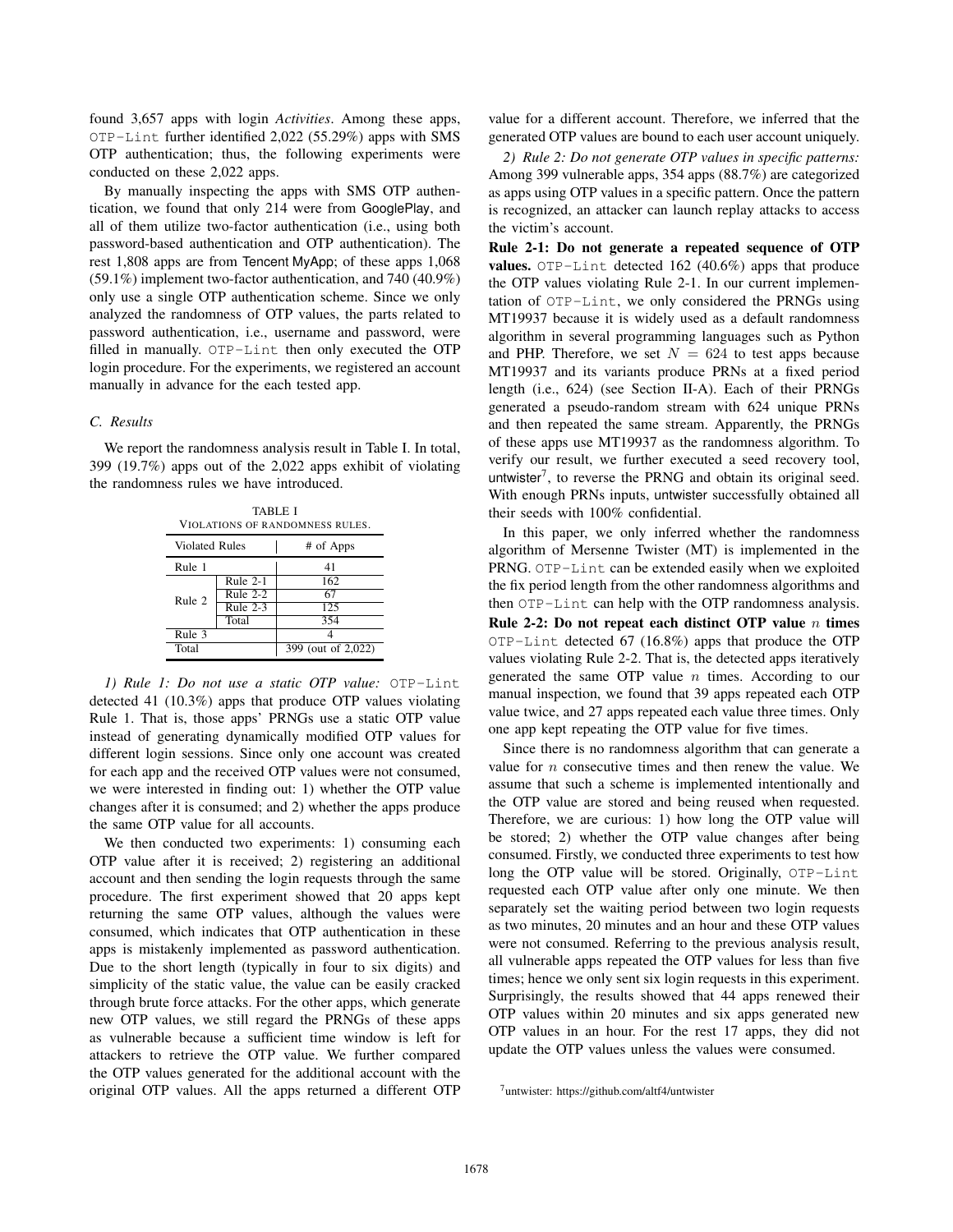Afterwards, we ran three similar experiments, in which the waiting periods were set as the same, but we consumed the OTP value after received. The result demonstrated that 62 apps updated their OTP values immediately after the values were consumed (within one minute). For the rest five apps, one of them updates the OTP value within 20 minutes and the other four apps generated new OTP values in an hour.

Rule 2-3: Do not generate OTP values with predictable binary representations. OTP-Lint detected 125 (31.3%) apps that produce OTP values violating Rule 2-3. That is, we can predict the OTP values generated from those apps by converting them to binary formats. Among these vulnerable apps, OTP-Lint specifically identified 35 apps generating OTP values with certain shift patterns. Through our manual inspection, six apps iteratively shift all binary digits in anticlockwise direction. As an example, an app generated a sequence of OTP values as  $\langle 0.081642, 0.032213, 0.064426, \cdots \rangle$ ; then, when the numbers are converted from the decimal format into the binary one, the first digit of the current value always appears in the last digit of the next OTP value, i.e., <10011111011101010, 00111110111010101, 01111101110101010, ... >. Instead of shifting the binary digits iteratively, 12 apps add either '1' or '0' at the end of the binary sequence. We also found 17 apps that use similar substitution operations on the digits in other positions.

Besides, OTP-Lint also exploited 90 vulnerable apps that generate OTP values with "odd-even" patterns. Within these apps, OTP-Lint discovered eight apps that only generate even OTP values. We can only infer that their developers might implement the randomness algorithm of LFib, MT, or WELL. However, it is difficult for us to identify the use of a specific algorithm in detail from these OTP sequences without accessing the source code of each PRNG.

*3) Rule 3: Do not use a constant predictable seed to initialize a randomness function:* OTP-Lint detected 4 (0.01%) apps that produce the OTP values violating Rule 3 – the PRNGs of three apps are written in C/C++; the PRNG of the other app is written in PHP. When calling the randomness function rand(), three apps use a constant srand(1) to seed rand(). For the two apps whose PRNGs are written in C/C++, they generate exactly the two same pseudo-random streams. Therefore, attackers can rebuild the PRNG to extract the sequence of OTP values. Surprisingly, we identified one app utilizing the timestamp srand(time(NULL)) to seed rand().

### *D. Insights*

We manually inspected all the analysis results and gained some insights that we report below.

App Store Comparison. As the apps are downloaded from Google Play and Tencent MyApp, we now discuss the security of the apps collected from each store. Table II presents the number of vulnerable apps collected from each store. Among the 214 apps that were downloaded from Google Play, OTP-Lint detected a randomness vulnerability in 137 (64%) apps while it detected a randomness vulnerability in

TABLE II # OF VULNERABLE APPS COLLECTED FROM TWO STORES.

| Violated Rules |            | # of Google Play Apps<br>$2$ -factor<br>1-factor |                  | # of Tencent Myapp Apps<br>2-factor<br>1-factor |                   |
|----------------|------------|--------------------------------------------------|------------------|-------------------------------------------------|-------------------|
| Rule 1         |            |                                                  |                  | 11                                              | 30                |
| Rule 2         | Rule $2-1$ |                                                  | 73               | 79                                              |                   |
|                | Rule $2-2$ |                                                  | 48               | 10                                              |                   |
|                | Rule $2-3$ |                                                  | 15               | 94                                              |                   |
|                | Total      |                                                  | 136              | 183                                             | 35                |
| Rule 3         |            |                                                  |                  |                                                 |                   |
| Total          |            |                                                  | 137 (out of 214) | 194 (out of 1,808)                              | 68 (out of 1,808) |

262 (14.5%) apps out of 1,808 apps downloaded from Tencent MyApp. At first glance, the Google Play apps would be more vulnerable compared with the Tencent MyApp apps. However, all the Google Play apps use a two-factor authentication scheme, which means that the additional user credential information is needed to attack such an app from Google Play. In contrast, 194 (74%) out of the 262 vulnerable Tencent MyApp apps use the OTP authentication alone without any additional security mechanisms, leading to insecure authentication against guessing attacks and replay attacks.

Furthermore, we specifically examine the difference between both app stores in terms of each randomness rule. For Rule 1, OTP-Lint discovered 41 vulnerable apps from Tencent MyApp only. For Rule 2, we can see a different distribution between two stores – among the 136 vulnerable Google Play apps, Rule 2-1 (73 violations), Rule 2-2 (48 violations), and Rule 2-3 (15 violations) are most frequently found in order while among the 218 vulnerable Tencent MyApp apps, Rule 2-3 (110 violations), Rule 2-1 (89 violations), and Rule 2-2 (19 violations) are most frequently found in order. For Rule 3, there are only a few vulnerable apps (1 in Google Play and 3 in Tencent MyApp) commonly in both app stores. The use of the Chi-square homongeneity test [36] revealed that there is a significant difference in the ratios of violated rules between two app stores ( $p < 0.05$ ,  $\chi^2 = 169.827$ ,  $df = 4$ ). App Category Security. As well as analyzing from which app stores the apps are from, we additionally analyzed the vulnerable apps by categories. We discovered that the top three most vulnerable categories are Video Players & Editors, Entertainment, and Music & Audio. The numbers of vulnerable apps from those categories are 182 (45.61%), 71 (17.80%), and 34 (8.52%), respectively. Although these apps might not be as crucial as apps such as Finance and Social, these apps also store private and sensitive user data. For example, the user often use the Video Players & Editors to edit her private video clips and save them as drafts in the account. The video clips in

the draft box are stored in the cloud storage sometimes instead of the user's local storage on her mobile phone. From such Video Players & Editors apps, the attacker can easily access the user's account and steal the stored private video clips.

## *E. Limitations*

Uncertainty about Involved Parameters. Referring to the analyses in Section II, OTP-Lint can only determine whether the PRNG of an app is using a known cryptographically insecure algorithm to generate OTP values by analyzing their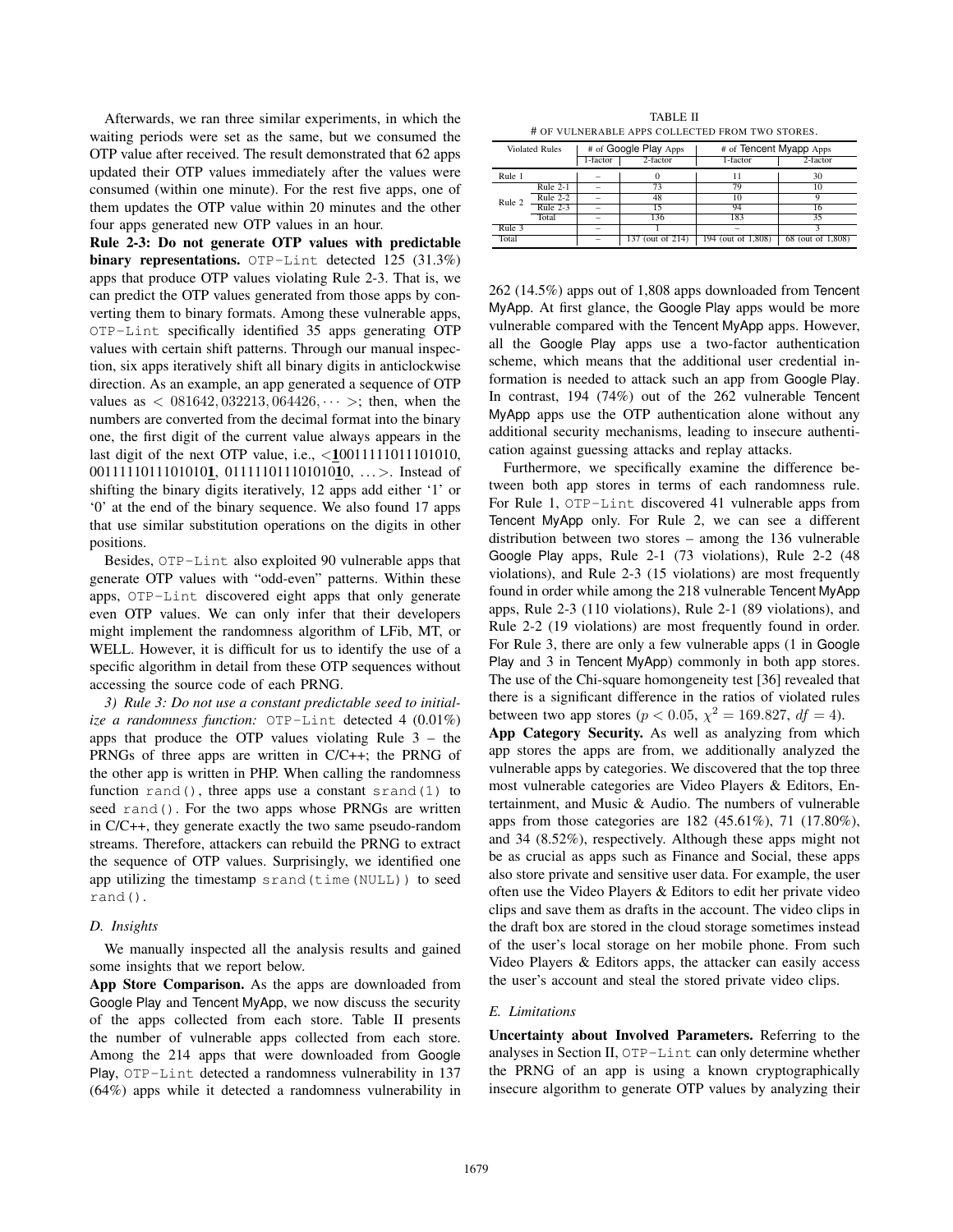patterns. Nevertheless, in some cases, it is unable to decide what PRNG parameters such as the seeds are used for the PRNG implementation on the server-side. To overcome this limitation, we should gather more datasets with various parameter values for PRNGs.

Limited Analysis Scope. OTP-Lint detects all violations of randomness rules based on the code samples that are collected from GitHub and Stack Overflow. Since we only focus on specific randomness algorithms and randomness functions based on our codebase, the detection ability of OTP-Lint is inherently limited to specific algorithms and functions. However, in practice, there are various PRNG algorithms and implementations that we do not cover in this paper. For example, Clipperz<sup>8</sup> is a Javascript crypto library that we did not consider yet. To evaluate the randomness and predictability of new and unseen PRNGs, we need to introduce more robust statistical tests in the existing PRNG guidelines (e.g., NIST SP 800-22 [37]).

Failed Apps Analysis. OTP-Lint failed to decompile or analyze 2,416 Android apps. By manually inspecting these apps, we found that 889 apps use code packing to defend against decompilation. Since their "class" files are encrypted, JEB cannot decrypt the file to extract their source code. In addition, 412 apps have obfuscated code that cannot be analyzed. For 1,115 apps, OTP-Lint failed to send login requests because a runtime error occurred while sending request messages.

# VII. RELATED WORK

Analysis of PRNG. Several vulnerability analysis studies have been conducted on PRNG. Most of them focus on the PRNG in Linux because it is included in the kernel of all Linux distributions and widely used in many security-related applications and protocols [38] [8] [39] [40]. As the Linux PRNG is open source, Dodis *et al.* [8] and Gutterman *et al.* [38] assessed its security, relying on the code analysis. Dodis *et al.* proposed a new formal security model for PRNGs , which encompassed all the proposed security notions. Then, they evaluated the security of the two Linux PRNGs, /dev/random and /dev/urandom, and proved that these PRNGs are not robust and do not accumulate entropy properly. Aside from analyzing the source code, Gutterman *et al.* [38] combined static reverse engineering of the source code with dynamic tracing to learn the operation of the PRNG.

Apart from Linux PRNG, OpenSSL is another important application for PRNG analysis [9] [41]. Kim *et al.* [9] investigated the Android OpenSSL PRNG. Similarly, they conducted a code analysis to analyze the Android OpenSSL architecture. Starting from the initialization, they found that every SSL application generates random data from the same initial state. Thus, attackers can recover the state of the OpenSSL PRNG from any apps.

However, the above approaches cannot be applied to analyze the PRNG for OTP authentication because the app PRNG is not open source and typically implemented on the server-side.

Therefore, we performed a black-box analysis to detect what algorithm might be implemented and then verified our assumption through dynamic analysis to demonstrate vulnerabilities in the generated stream of OTP values.

Similar to our work, Argyros *et al.* [2] focused on the predictability of password reset token and exploited PHP randomness generators. By analyzing the randomness functions supported by PHP, they launched attacks from the timestamp and the seed aspects, respectively. Without the specific target of the programming language, our analyzing objects are more general.

OTP Authentication. We categorize the previous work on the security of OTP authentication into two groups: vulnerability analysis and security enhancement.

Mulliner *et al.* [1] analyzed SMS OTP authentication from the perspectives of access control and involved parties. They explored the potential weaknesses and introduced attacks to exploit them. Several basic countermeasures were given to defend against the attacks. Instead of analyzing the general OTP authentication, Yoo *et al.* [42] and AUTH-EYE [5] analyzed specific scenarios, i.e., internet banking services, and Android OTP authentication, respectively. Yoo *et al.* investigated the security measures in internet banking and discovered a novel type of attack for hijacking the implemented OTP system. AUTH-EYE presented six OTP rules for the implementation of secure OTP authentication applications. It checked whether OTP authentication violated any of these rules and determined what implementation error existed in the authentication scheme.

Several approaches have been proposed to provide secure OTP authentication methods. Das *et al.* [43] combined the image with numeric values to ensure the unpredictable feature for each OTP. They selected a pseudo-random value as the first part and then randomly selected pixels of user biometric image as the second part. A few studies on OTP authentication schemes focus on specific scenarios. E.g., Jeong *et al.* [44] designed an OTP authentication scheme for home networks with low computation, and Rifa *et al.* [45] designed an OTP authentication scheme for e-banking by combining symmetric cryptography with a hardware security module.

Nonetheless, none of the above approaches assesses the randomness of the generated OTP values. Our work is the first to systemically analyze the randomness of OTP values used in real-world Android apps.

# VIII. CONCLUSION

In this paper, we analyzed randomness algorithms and functions and then introduced three randomness rules that must be followed in the implementation of cryptographically secure pseudo-random number generators (PRNGs). To analyze the PRNG implementations, we designed an automated analysis tool, OTP-Lint, to investigate the randomness of OTP values generated by PRNGs. Without accessing the implementation source code, we collected PRNG implementation codes shared by other developers to learn the most common implementations. Finally, we assessed 6,431 real-world Android apps

<sup>8</sup>Clipperz: https://github.com/clipperz/javascript-crypto-library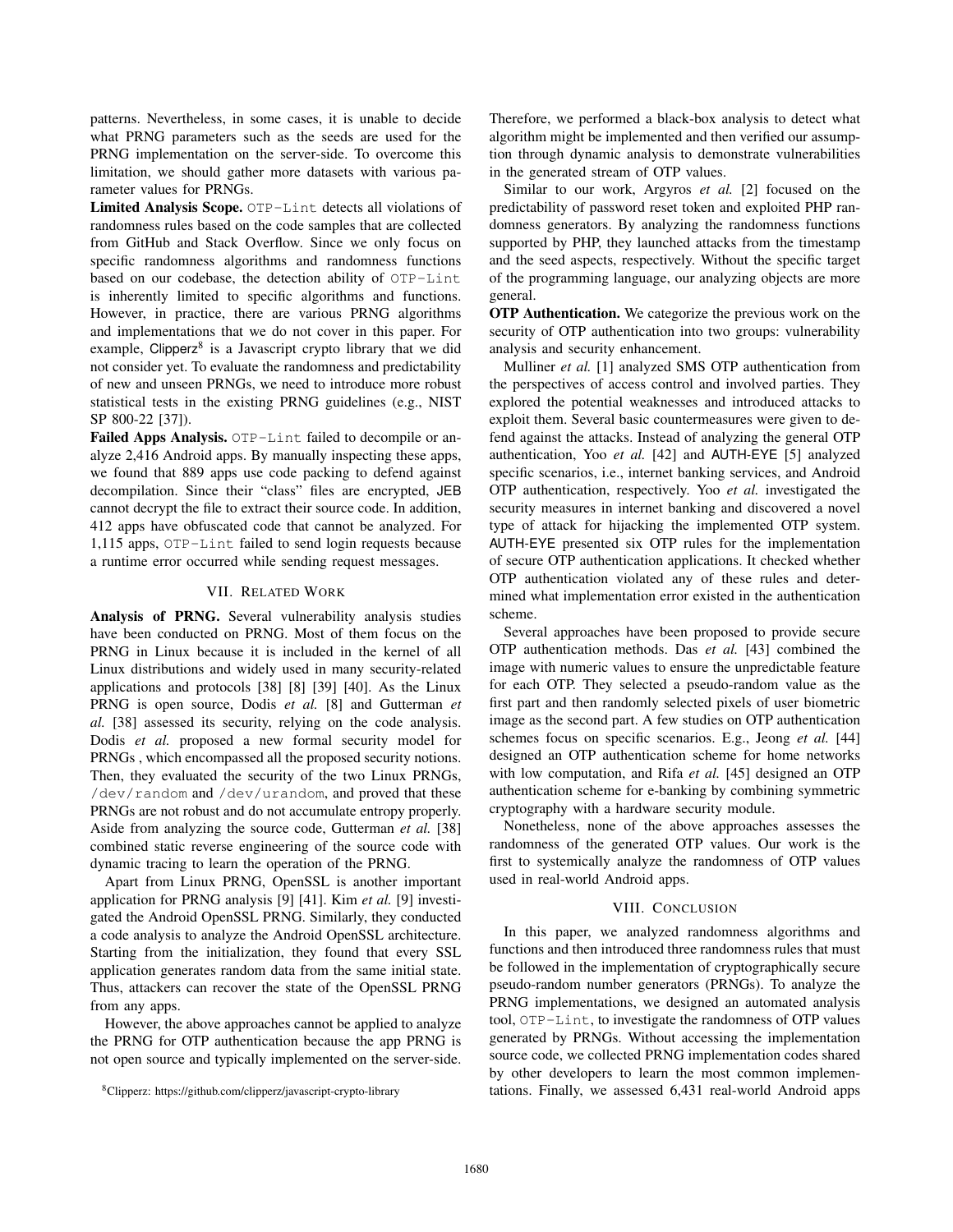against the randomness rules and detected 399 apps that generate vulnerable OTP values. Our findings demonstrated that a significant number of existing OTP-based services can be easily attacked in practice, and thus we need to promptly fix those apps to protect users. Perhaps the use of naive PRNGs for OTP authentication is another example of "security theater," which tackles the feeling but not the reality.

### ACKNOWLEDGEMENT

This work was supported by the start up funding of the School of Information Technology and Electronic Engineering, The University of Queensland, and partially supported by the National Natural Science Foundation of China (Grant No.62002222), the National Key Research and Development Program of China (Grant No.2020AAA0107800).

#### **REFERENCES**

- [1] C. Mulliner, R. Borgaonkar, P. Stewin, and J.-P. Seifert, "Sms-based one-time passwords: attacks and defense," in *Proceedings of the 11th International Conference on Detection of Intrusions and Malware, and Vulnerability Assessment (DIMVA)*. Springer, 2013, pp. 150–159.
- [2] G. Argyros and A. Kiayias, "I forgot your password: Randomness attacks against {PHP} applications," in *Proceedings of the 21st USENIX security Symposium (USENIX)*, 2012, pp. 81–96.
- [3] M. Girault, R. Cohen, and M. Campana, "A generalized birthday attack," in *Proceedings of the 8th Workshop on the Theory and Application of of Cryptographic Techniques (EUROCRYPT)*. Springer, 1988, pp. 129– 156.
- [4] Y. Acar, M. Backes, S. Fahl, S. Garfinkel, D. Kim, M. L. Mazurek, and C. Stransky, "Comparing the usability of cryptographic apis," in *Proceedings of the 38th IEEE Symposium on Security and Privacy (S & P)*. IEEE, 2017, pp. 154–171.
- [5] S. Ma, R. Feng, J. Li, Y. Liu, S. Nepal, E. Bertino, R. H. Deng, Z. Ma, and S. Jha, "An empirical study of sms one-time password authentication in android apps," in *Proceedings of the 35th IEEE Annual Computer Security Applications Conference (ACSAC)*, 2019, pp. 339–354.
- [6] M. Matsumoto and T. Nishimura, "Mersenne twister: a 623 dimensionally equidistributed uniform pseudo-random number generator," *In Journal of ACM Transactions on Modeling and Computer Simulation (TOMACS)*, vol. 8, no. 1, pp. 3–30, 1998.
- [7] J. Eichenauer and J. Lehn, "A non-linear congruential pseudo random number generator," *In the International Journal of Statistische Hefte*, vol. 27, no. 1, pp. 315–326, 1986.
- [8] Y. Dodis, D. Pointcheval, S. Ruhault, D. Vergniaud, and D. Wichs, "Security analysis of pseudo-random number generators with input: /dev/random is not robust," in *Proceedings of the 20th ACM SIGSAC conference on Computer & communications security (CCS)*, 2013, pp. 647–658.
- [9] S. H. Kim, D. Han, and D. H. Lee, "Predictability of android openssl's pseudo random number generator," in *Proceedings of the 20th ACM SIGSAC conference on Computer & communications security (CCS)*, 2013, pp. 659–668.
- [10] "Rfc 4086 randomness requirements for security," https://www.ietf.org/ rfc/rfc4086.txt.
- [11] M. Saito, M. Matsumoto, V. Roca, and E. Baccelli, "Tinymt32 pseudorandom number generator (prng)(rfc 8682)," 2020.
- [12] D. M'Raihi, S. Machani, M. Pei, and J. Rydell, "Totp: Time-based onetime password algorithm," *In Journal of Internet Request for Comments*, 2011.
- [13] D. M'Raihi, M. Bellare, F. Hoornaert, D. Naccache, and O. Ranen, "Hotp: An hmac-based one-time password algorithm," *In Journal of the Internet Society, Network Working Group. RFC4226*, 2005.
- [14] M. Mascagni and A. Srinivasan, "Parameterizing parallel multiplicative lagged-fibonacci generators," *In Journal of Parallel and Distributed Computing*, vol. 30, no. 7, pp. 899–916, 2004.
- [15] F. Panneton, P. L'ecuyer, and M. Matsumoto, "Improved long-period generators based on linear recurrences modulo 2," *In Journal of ACM Transactions on Mathematical Software (TOMS)*, vol. 32, no. 1, pp. 1– 16, 2006.
- [16] K. H. Brown, "Security requirements for cryptographic modules," *In Journal of Federal Information Processing Standards Publication (FIPS)*, pp. 1–53, 1994.
- [17] "One-time password," https://github.com/search?q=one+time+password.
- [18] "One-time password," https://stackoverflow.com/search?q=one+time+ password.
- [19] H. Krawczyk, "How to predict congruential generators," *In Journal of Algorithms*, vol. 13, no. 4, pp. 527–545, 1992.
- [20] A. Jagannatam, "Mersenne twister–a pseudo random number generator and its variants," *George Mason University, Department of Electrical and Computer Engineering*, 2008.
- [21] "Well512 prng," https://pharoweekly.wordpress.com/2018/11/11/ new-random-generator-well512-prng/.
- [22] T. F. Bissyandé, F. Thung, D. Lo, L. Jiang, and L. Réveillère, "Popularity, interoperability, and impact of programming languages in 100,000 open source projects," in *Proceedings of the 37th IEEE annual computer software and applications conference (ACSAC)*. IEEE, 2013, pp. 303– 312.
- [23] S. Hanna, R. Shin, D. Akhawe, A. Boehm, P. Saxena, and D. Song, "The emperor's new apis: On the (in) secure usage of new client-side primitives," in *Proceedings of the Web*, vol. 2, 2010.
- [24] A. Sinai, "Pseudo random number generators in programming languages," *Master Dissertation*, 2011.
- [25] J. Boyar, "Inferring sequences produced by a linear congruential generator missing low-order bits," *In Journal of Cryptology*, vol. 1, no. 3, pp. 177–184, 1989.
- [26] M. Weiser, "Program slicing," *In Journal of IEEE Transactions on Software Engineering (TSE)*, no. 4, pp. 352–357, 1984.
- [27] J. Wang, S. Ma, Y. Zhang, J. Li, Z. Ma, L. Mai, T. Chen, and D. Gu, "Nlp-eye: Detecting memory corruptions via semantic-aware memory operation function identification," in *Proceedings of the 22nd International Symposium on Research in Attacks, Intrusions and Defenses (RAID)*, 2019, pp. 309–321.
- [28] M. Sutton, A. Greene, and P. Amini, *Fuzzing: brute force vulnerability discovery*. Pearson Education, 2007.
- [29] Q. Zhang, Y. Wang, J. Li, and S. Ma, "Ethploit: From fuzzing to efficient exploit generation against smart contracts," in *Proceedings of the 27th IEEE International Conference on Software Analysis, Evolution and Reengineering (SANER)*. IEEE, 2020, pp. 116–126.
- [30] P. Godefroid, M. Y. Levin, D. A. Molnar *et al.*, "Automated whitebox fuzz testing." in *Proceedings of the 13th Network and Distributed System Security Symposium (NDSS)*, vol. 8, 2008, pp. 151–166.
- [31] "Authentication," https://github.com/search?q=authentication.
- [32] "Jeb decompiler," https://www.pnfsoftware.com/.
- [33] S. Butler, M. Wermelinger, Y. Yu, and H. Sharp, "Mining java class naming conventions," in *Proceedings of the 27th IEEE International Conference on Software Maintenance (ICSM)*. IEEE, 2011, pp. 93– 102.
- [34] T. Flouri, E. Giaquinta, K. Kobert, and E. Ukkonen, "Longest common substrings with k mismatches," *The Journal of Information Processing Letters*, vol. 115, no. 6-8, pp. 643–647, 2015.
- [35] S. Ma, E. Bertino, S. Nepal, J. Li, D. Ostry, R. H. Deng, and S. Jha, "Finding flaws from password authentication code in android apps," in *Proceedings of the 24th European Symposium on Research in Computer Security (ESORICS)*. Springer, 2019, pp. 619–637.
- [36] R. A. Alexander, M. J. Scozzaro, and L. J. Borodkin, "Statistical and empirical examination of the chi-square test for homogeneity of correlations in meta-analysis." *In Journal of Psychological Bulletin*, vol. 106, no. 2, p. 329, 1989.
- [37] L. E. Bassham, A. L. Rukhin, J. Soto, J. R. Nechvatal, M. E. Smid, E. B. Barker, S. D. Leigh, M. Levenson, M. Vangel, D. L. Banks, N. A. Heckert, J. F. Dray, and S. Vo, "Sp 800-22 rev. 1a. a statistical test suite for random and pseudorandom number generators for cryptographic applications," Tech. Rep., 2010.
- [38] Z. Gutterman, B. Pinkas, and T. Reinman, "Analysis of the linux random number generator," in *Proceedings of the 27th IEEE Symposium on Security and Privacy (S&P)*. IEEE, 2006, pp. 15–pp.
- [39] A. Everspaugh, Y. Zhai, R. Jellinek, T. Ristenpart, and M. Swift, "Notso-random numbers in virtualized linux and the whirlwind rng," in *Proceedings of the 35th IEEE Symposium on Security and Privacy (S & P)*. IEEE, 2014, pp. 559–574.
- [40] T. Ristenpart and S. Yilek, "When good randomness goes bad: Virtual machine reset vulnerabilities and hedging deployed cryptography." in